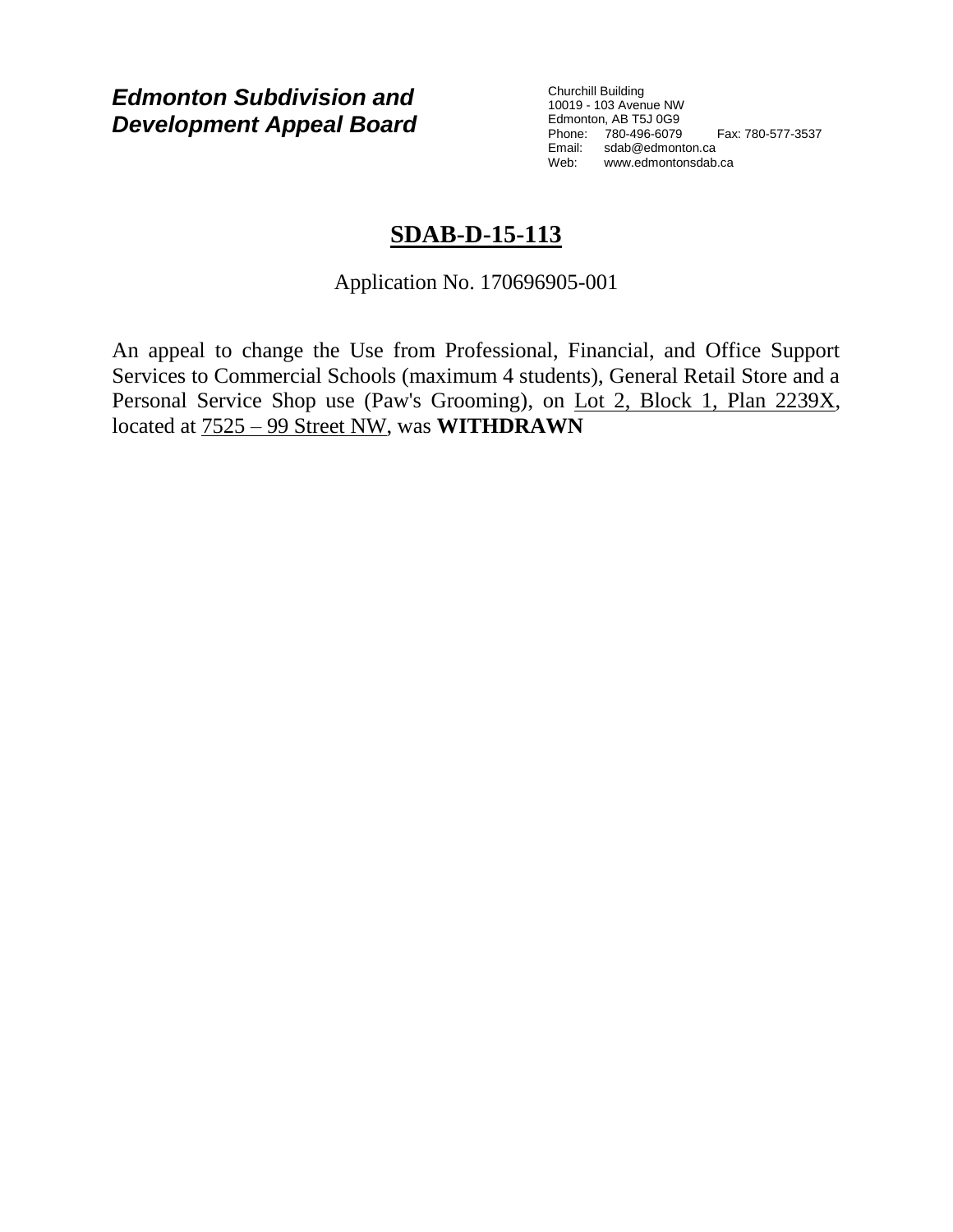# *Edmonton Subdivision and Development Appeal Board*

Churchill Building 10019 - 103 Avenue NW Edmonton, AB T5J 0G9 Phone: 780-496-6079 Fax: 780-577-3537 Email: sdab@edmonton.ca Web: www.edmontonsdab.ca

1603 Blackmore Court SW Edmonton AB T6W 1J2

Date: June 19, 2015 Project Number: 168263655-001 File Number: SDAB-S-15-005

### **Notice of Decision**

This appeal dated May 8, 2015, from the decision of the Subdivision Authority for permission to:

Create one additional Single Detached Residential Lot resulting in the creation of two 7.6 metre wide Lots

On Plan 2428HW Blk 20A Lot 13, located at 6314 - 109A Street NW, was heard by the Subdivision and Development Appeal Board on June 4, 2015. The decision of the Board was as follows:

#### **Summary of Hearing:**

At the outset of the appeal hearing, the Presiding Officer confirmed with the parties in attendance that there was no opposition to the composition of the panel.

The appeal was filed on time, in accordance with Section 678(2) of the *Municipal Government Act*, *(*"*MGA*"), R.S.A 2000, c. M-26.

The Board heard an appeal of the decision of the Subdivision Authority to refuse an application to create one additional Single Detached Residential Lot resulting in the creation of two 7.6 metre wide Lots, located at 6314 – 109A Street. The subject Site is zoned RF1 Single Detached Residential Zone and is within the Mature Neighbourhood Overlay. The proposed subdivision application was refused because it was the opinion of the Subdivision Authority that the proposed lots are significantly smaller than the Lots characteristic to the block face, the proposed subdivision does not comply with the spirit and intent of the Mature Neighbourhood Overlay, the increased density would negatively impact adjacent property owners and there were five letters of non-support for the application.

The Board notes that a detailed written submission was received from the Applicant on June 1, 2015, a copy of which is on file. The Board also notes that an email of opposition was received from an affected property owner on June 1, 2015, a copy of which is on file. As well, the Board notes that the Subdivision Authority provided its file to the Board.

The Board heard from the Appellant, Mr. Shaikh, who referenced his written submission and made the following points in support of the appeal:

1. He has a young family and intends to build and reside in a house on one of the subdivided lots.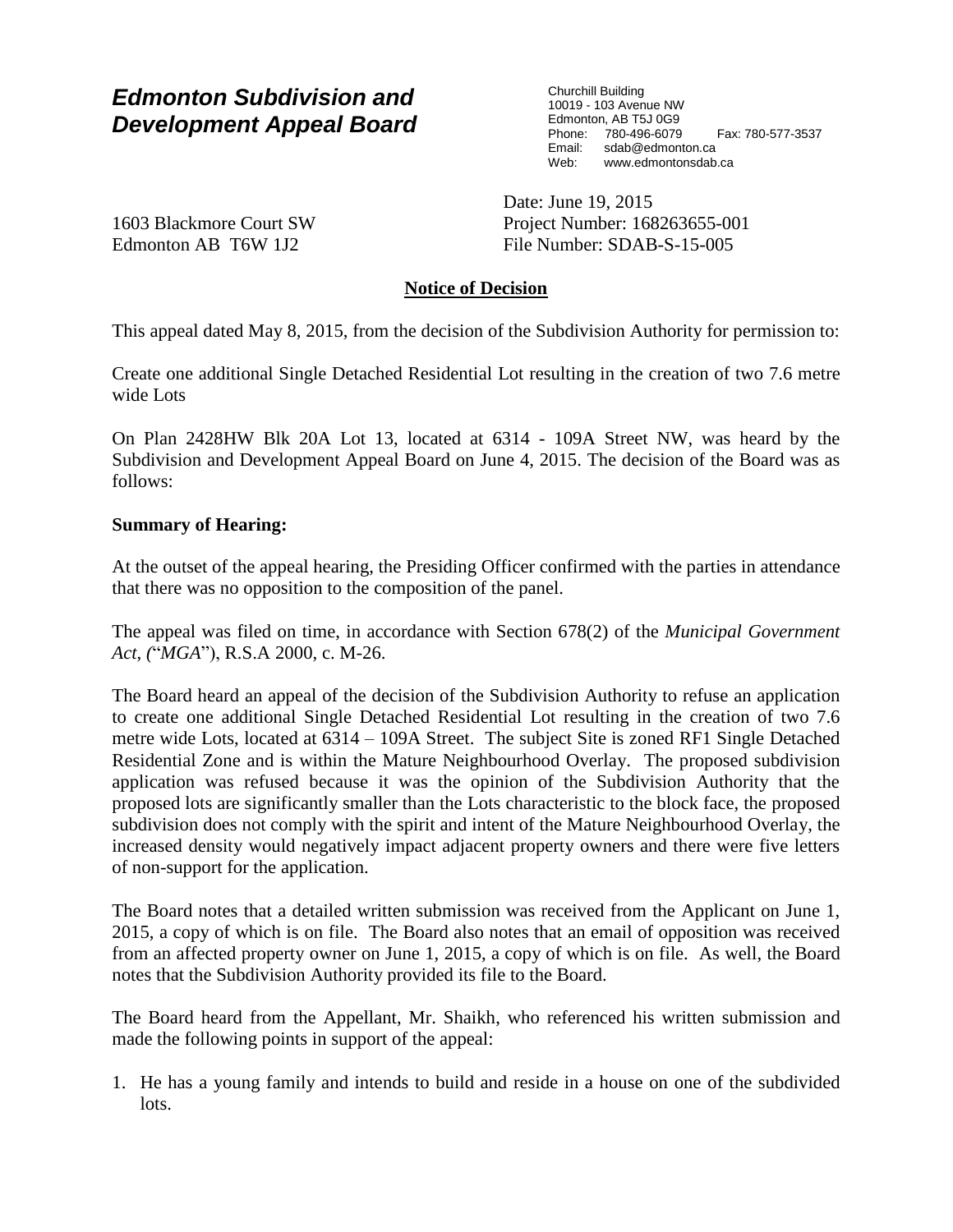SDAB-S-15-005 2 June 19, 2015

- 2. He purchased this lot in February 2015 based on the understanding that the *Edmonton Zoning Bylaw* would be amended to allow the lot to be subdivided.
- 3. When he spoke to the Subdivision Authority prior to making his application he was advised that the reviewing process could take up to 60 days so he proceeded to make the subdivision application in February in anticipation of the proposed change.
- 4. The amendment to the *Edmonton Zoning Bylaw* was brought before City Council on March 16, 2015, but was not enacted until April 13, 2015.
- 5. The Subdivision Authority refused his subdivision application on April 24, 2015.
- 6. It was his opinion that Parkallen is a perfect neighbourhood in which to implement the policies outlined in the Municipal Development Plan, *The Way We Grow*, the neighbourhood is close to the core of the City and the University of Alberta, has various transit options, and the utilization rate of its school (Parkallen School) was 50 percent in 2014.
- 7. After receiving the refusal, he spoke with Mr. McDowell at the Subdivision Authority who advised him that he would not be attending the Subdivision and Development Appeal Board hearing because of workload. Mr. McDowell also advised him that the Subdivision Authority only attends appeals of a contentious nature.
- 8. City Council passed the amendment to allow 7.6 metre wide lots in an attempt to increase densification, being well aware that no lots of this size currently exist in an RF1 Single Detached Residential Zone.
- 9. It was his opinion that the development of two skinny houses on the proposed subdivided lots will not impact scale, site coverage or height any more than the development of one fully compliant and very large house on the existing lot. It is also difficult and premature to conclude that the development of these lots will not be sensitive in scale to existing development without reviewing development plans.
- 10. It was his opinion that the development of two high-end developments will increase property values in this neighbourhood where the majority of houses were built in the 1950s, some are in disrepair and some are rental properties.
- 11. Both of the houses built on these two lots will face east/west and will not impact sunlight penetration onto adjacent properties.
- 12. EPCOR did not object to the proposed subdivision.
- 13. Many new houses have been developed in this area and drainage was never identified as a concern.
- 14. The proposed subdivision will not impact traffic or parking in the area because of its proximity to public transit. In addition, two double garages (one for each home) will be built.
- 15. He is just as concerned about maintaining the atmosphere of this quiet mature neighbourhood as his neighbours.
- 16. He canvassed the neighbourhood and notes that nine neighbours were in support of the application, 6 were neutral and did not oppose it, while one neighbour was opposed to it and sent a letter of opposition to the appeal. He was unable to discuss the matter with 11 neighbours, notwithstanding attempts to. During this consultation he told neighbours of the lot location and of his intention to create two twenty five foot lots with two skinny houses. He was advised by the Subdivision Authority that the Community League sent a letter of objection but was never given a copy of the response.
- 17. The Board Officer provided a copy of the letter from the Community League to the Appellant and the members of the Board to review. Mr. Shaikh noted that the letter from the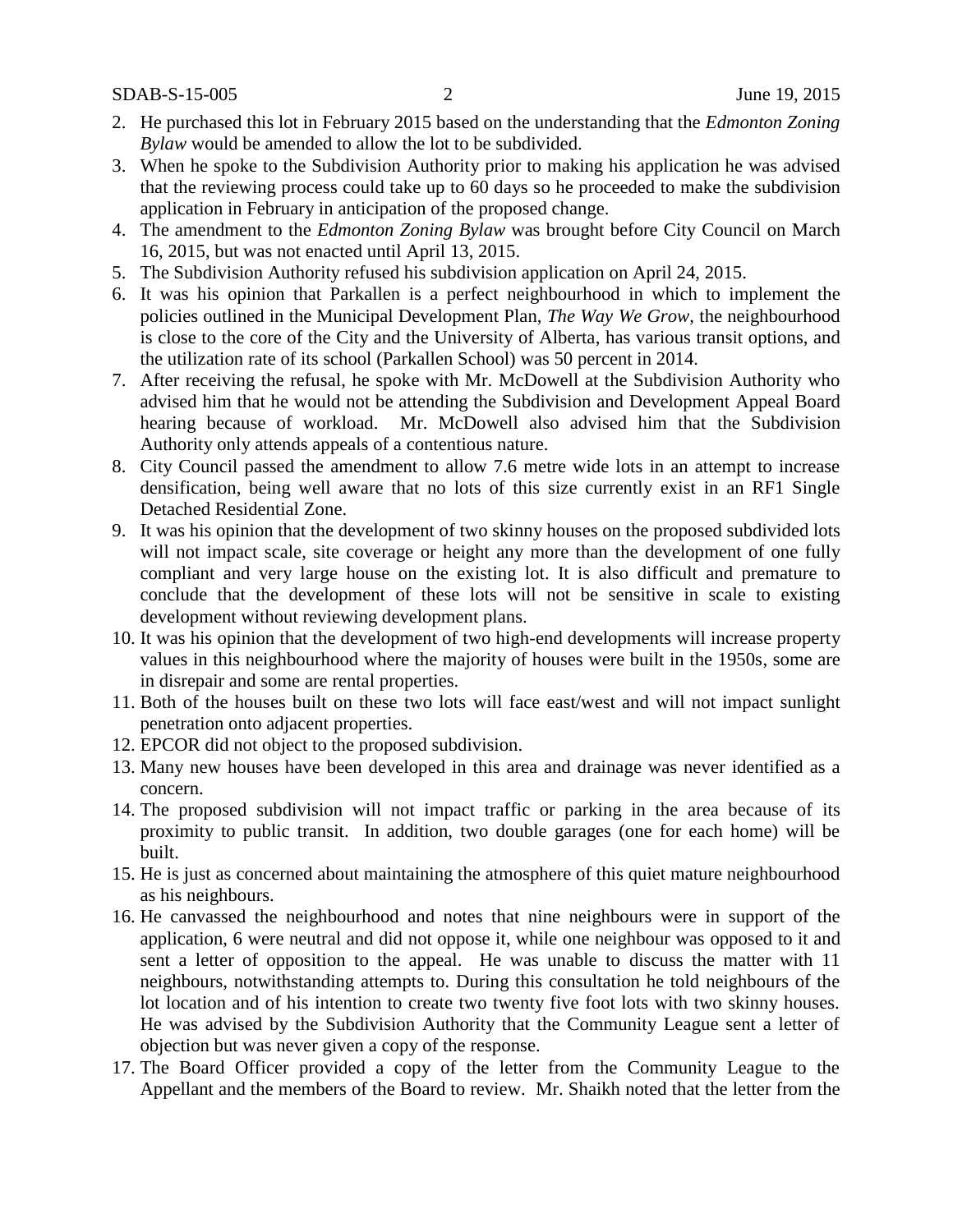Community League was written on March 19, 2015, prior to the Bylaw amendments and that much of the objection was related to the proposed reduction in the lot sizes.

18. Mr. Shaikh sent an email to the Community League requesting a meeting. His request was unsuccessful.

#### **Decision:**

The appeal is ALLOWED and the decision of the Subdivision Authority REVOKED. The subdivision is approved subject to the following conditions:

- 1. The Applicant must enter into an agreement with the City of Edmonton to install or pay for the installation of public utilities, other than telecommunications systems or works, that are necessary to serve the subdivision to comply with Section 655(1)(b)(iii) of the *Municipal Government Act*;
- 2. In order to preserve the existing boulevard trees adjacent to the site on 109A Street, access to the lots must remain to the rear lane.

#### **Reasons for Decision:**

The Board finds the following:

- 1. The proposed subdivision will create two lots of the same size: Site Area of 324.29 square metres, Site Width of 7.6 metres and Site Depth of 42.67 metres.
- 2. This is the first proposed subdivision of one lot into two lots in Parkallen, therefore the new lots will be narrower than surrounding lots.
- 3. It is City Council's intention to increase density in mature neighbourhoods. This intention was most recently demonstrated in amendments to the *Edmonton Zoning Bylaw* adopted on April 13, 2015.
- 4. The dimensions of the two proposed lots meet or exceed the newly adopted minimum lot dimensions required for Single Detached Housing in all RF1 Single Detached Residential Zones, pursuant to Section 110.4 of the *Edmonton Zoning Bylaw.*
- 5. On April 13, 2015, City Council also added a new section specific to subdivision of lots: 41.1(3) The Subdivision Authority may not approve the subdivision of a lot zoned RF1, as it existed on March 16, 2015, into more than two lots, notwithstanding the Site Width in the RF1 Zone. Subdivision into more than two Lots may only be approved where the proposed subdivision:
	- a. is supported by one or more City Council approved Statutory Plans or City Council approved Policies; or
	- b. has a Site Width deemed by the Subdivision Authority to be in character with Lots on the same block.

The Board notes that Section 41.1(3) does not apply to the subdivision of one lot zoned RF1 into two lots.